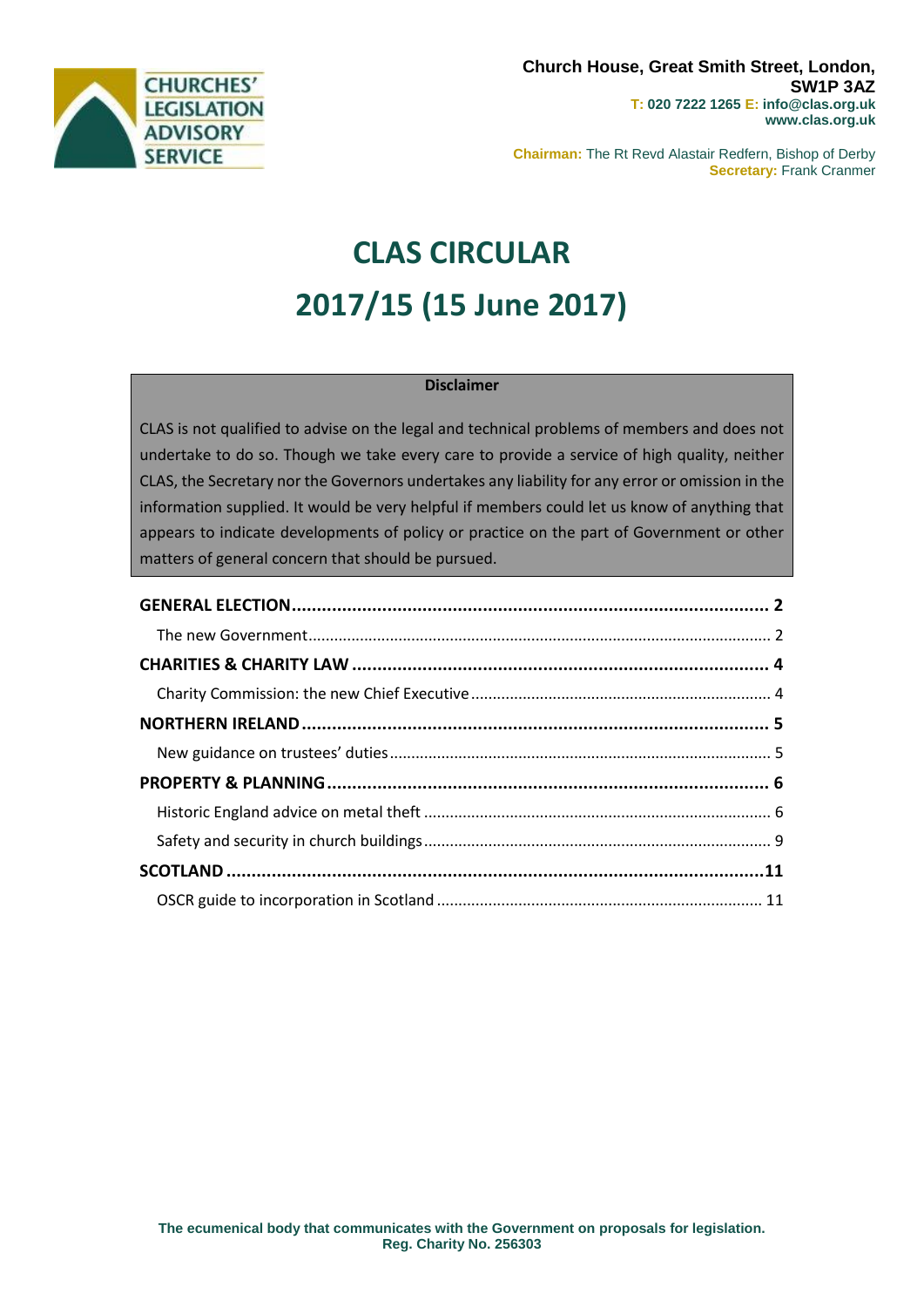# <span id="page-1-0"></span>**GENERAL ELECTION**

<span id="page-1-1"></span>**The new Government**

**For information**

The Conservative Party won the largest number of seats but lost its overall majority in the House of Commons. Prime Minister Theresa May announced her intention of seeking to conclude a 'confidence and Supply' arrangement with Northern Ireland's Democratic Unionist Party. At the time of writing, talks between the Conservatives and the DUP were in progress.

On the assumption that it comes to fruition, the first major test of the arrangement will be the vote on the Queen's Speech. The State Opening of Parliament had been announced for 19 June but will now take place on Wednesday 21 June.

In the meantime, Mrs May has announced her new [Cabinet,](http://www.parliament.uk/mps-lords-and-offices/government-and-opposition1/her-majestys-government/) which is largely the same as before but with the following changes:

- **Damian Green** First Secretary of State and Minister for the Cabinet Office
- **David Lidington** Lord Chancellor and Justice Secretary
- **Michael Gove** Environment Secretary
- **David Gauke** Work and Pensions Secretary

The majority o[f ministerial announcements](http://www.gov.uk/government/ministers) have also been made:

- **Mel Stride** replaces Jane Ellison as Financial Secretary to the Treasury (portfolio including strategic oversight of the UK tax system including direct, indirect, business, property and personal taxation, charities, the voluntary sector and gift aid)
- **Tracey Crouch**  takes on Rob Wilson's charities brief as Parliamentary Under Secretary of State for Sport and Civil Society (including responsibility for the Office of Civil Society)
- **John Glen** joins the DCMS as a Junior Minister, taking on the culture and heritage brief (including tourism, heritage, museums and public libraries)
- **Lord Bourne of Aberystwyth** remains Parliamentary Under Secretary of State for, *inter alia*, Faith and Integration

Robert Halfon, who remains MP for Harlow, has been removed from his role in charge of Apprenticeships, with no clear replacement.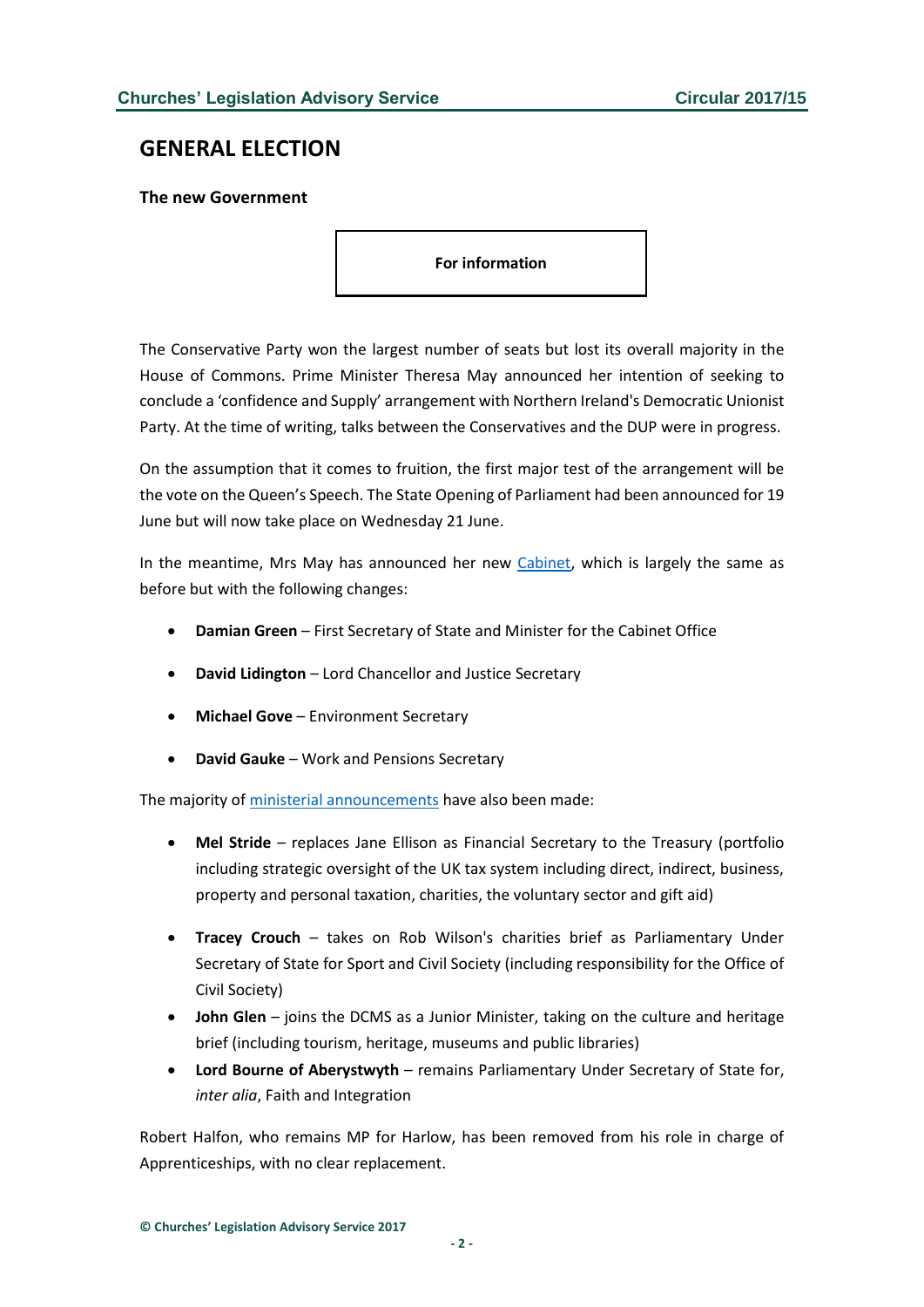On the opposition benches, Jeremy Corbyn has announced some additions to his shadow [Cabinet,](http://www.labour.org.uk/people/filter/c/shadow-cabinet) including Andrew Gwynne as shadow Secretary of State for Communities and Local Government. Following the election, which saw the Liberal Democrats gain only four seats in the House of Commons, Tim Farron has also [announced](http://www.libdems.org.uk/liberal-democrat-leader-tim-farron-resigns) his resignation as leader. He intends to serve until the parliamentary recess begins in July.

[Source: CLAS summary – 15 June]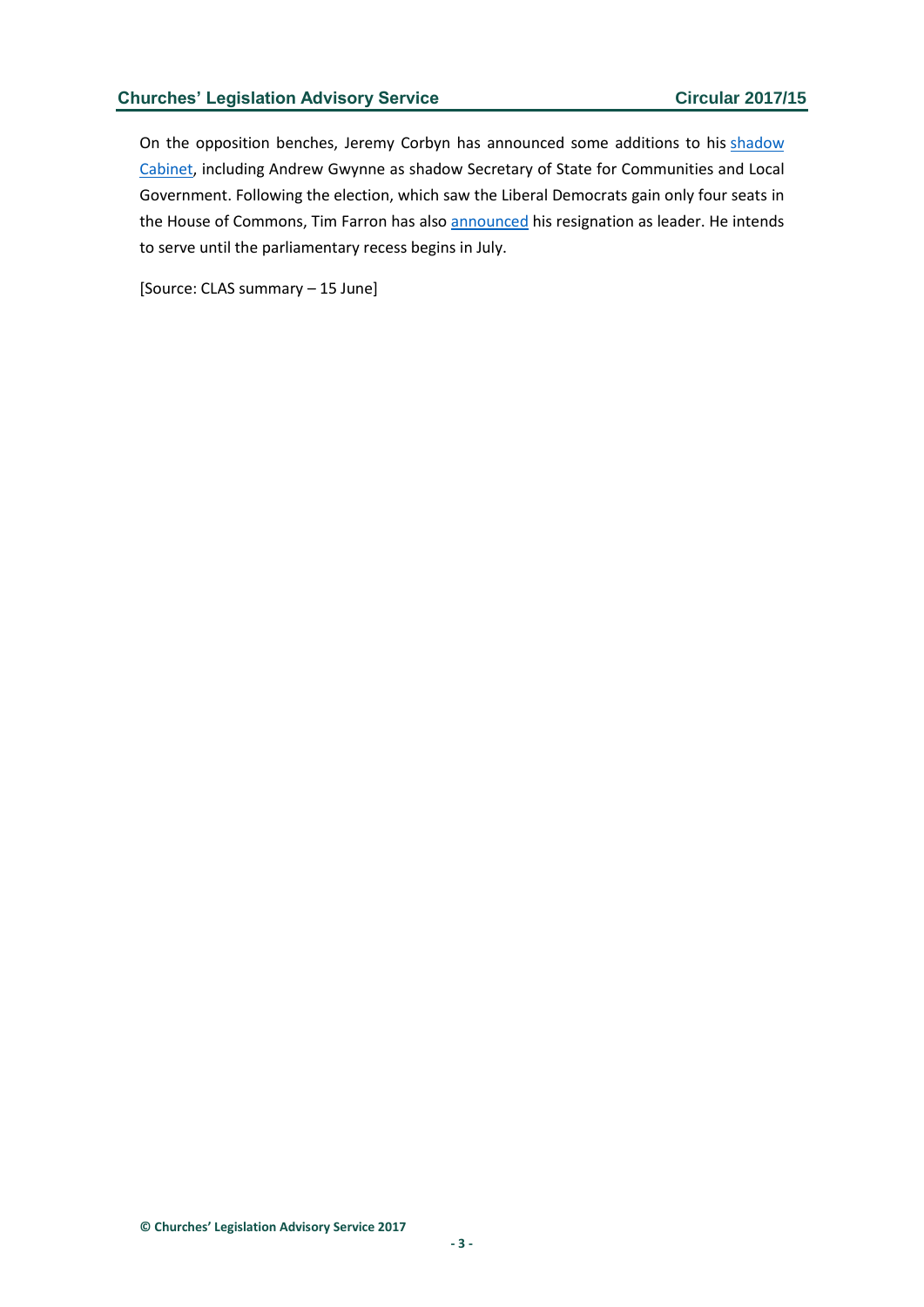# <span id="page-3-0"></span>**CHARITIES & CHARITY LAW**

## <span id="page-3-1"></span>**Charity Commission: the new Chief Executive**

**For information**

The Charity Commission has [announced](https://www.gov.uk/government/news/helen-stephenson-cbe-will-be-the-next-chief-executive-of-the-charity-commission) that Helen Stephenson CBE has been appointed as its next Chief Executive, to succeed Paula Sussex on 18 July.

Helen Stephenson, who has been Director of Early Years and Childcare at the Department for Education since 2014, has extensive experience of senior leadership across the public and voluntary sectors. She previously served as Director and Deputy Director of the Office for Civil Society and has filled senior roles at the Big Lottery Fund and the Shaftesbury Society.

[Source: Charity Commission – 15 May]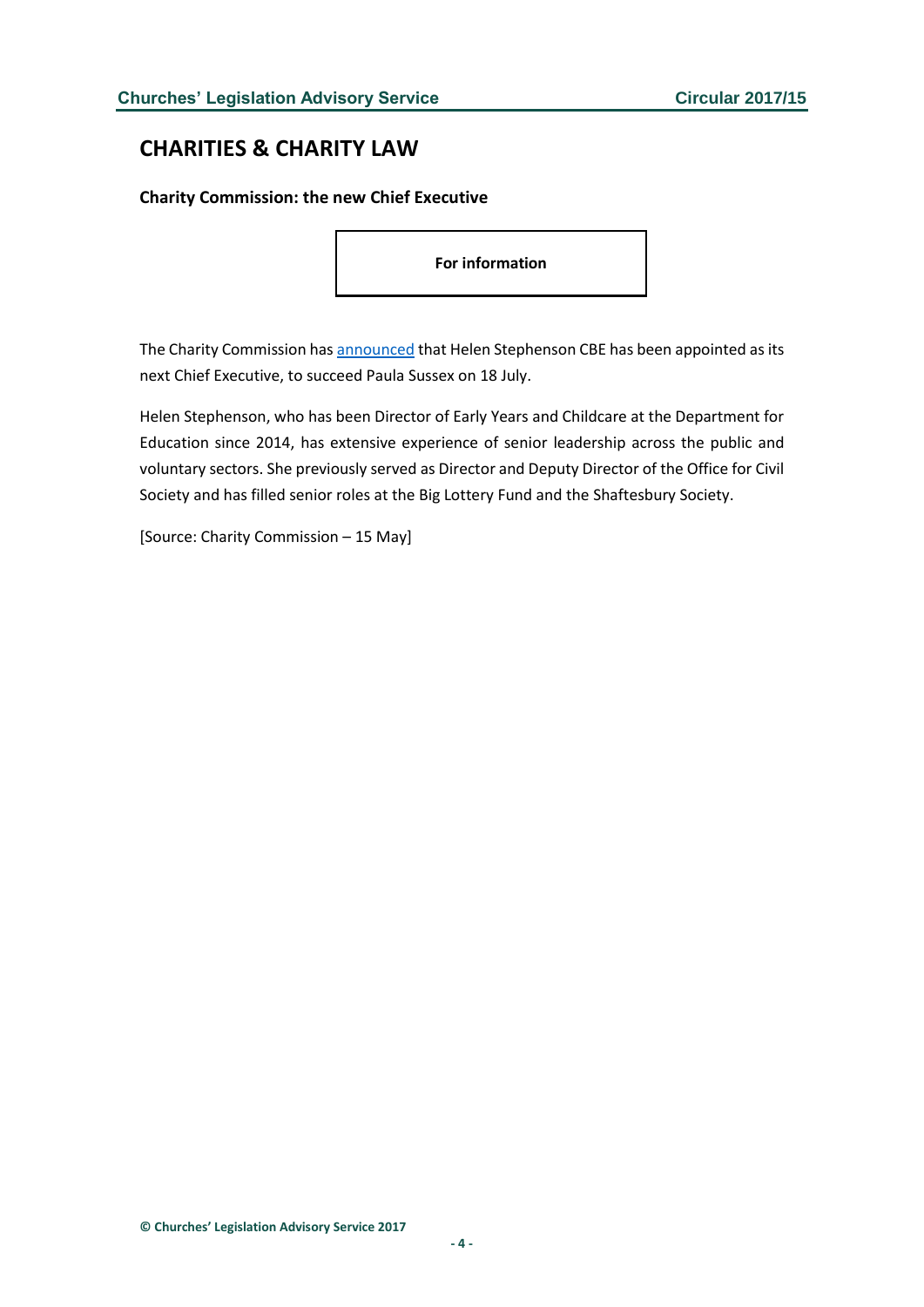# <span id="page-4-0"></span>**NORTHERN IRELAND**

<span id="page-4-1"></span>**New guidance on trustees' duties**

**For information**

CCNI has published new [guidance,](http://www.charitycommissionni.org.uk/media/137918/20170522-CCNI-EG042-Monitoring-and-compliance-guidance-getting-it-right-V1-2-May-2017.pdf) aimed at providing an accessible guide to support charity trustees in meeting their legal duties and calling on all charities to ask if they are "getting it right" when it comes to ensuring they are complying with the law.

As well as information on the range of legal and best practice requirements charity trustees face, the *Getting it Right* guidance includes a short, twelve-step checklist to support trustees in identifying potential issues. It asks trustees to consider if they:

- know the rules in the charity's governing document and keep them regularly under review;
- have and maintain a list of legislation that impacts on their charity;
- regularly review their charity's activities and area of operation to identify legal obligations and best practice;
- regularly review their charity's policies and procedures to ensure that they are up to date and fit for purpose;
- place legal compliance as a standing item on meetings of trustees;
- ensure that all new trustees receive an induction and are subject to trustee checks;
- have read relevant charity guidance produced by the Commission;
- seek advice from a professional or umbrella body where necessary;
- have read and comply with the Code of Good Governance;
- keep good records of trustee meetings to show how they have exercised governance over the charity; and
- keep good accounting and other records.

The guidance also provides useful information for anyone who is concerned that a charity is not complying with its legal obligations, including how to alert the Commission and what action may be taken as a result.

[Source: CCNI – 31 May]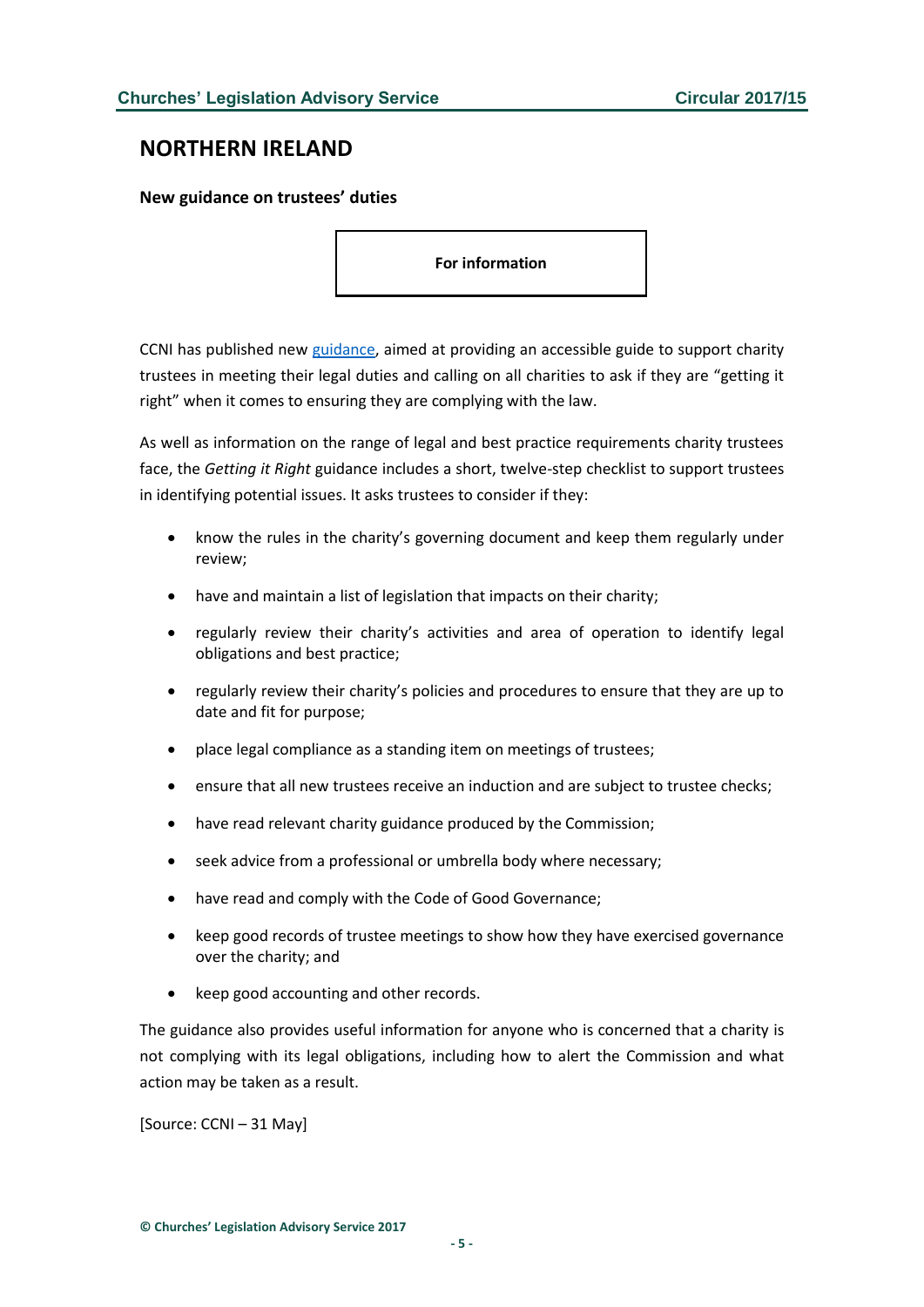# <span id="page-5-0"></span>**PROPERTY & PLANNING**

## <span id="page-5-1"></span>**Historic England advice on metal theft**

**For information and possibly for action**

Historic England has produced a new guide, *Metal Theft from Historic Buildings: Prevention, response and recovery*. We are assured by officials that it is a public document but it is not yet on HE's website. Following is a summary of the main points, in a series of *verbatim* extracts from the guide.

\*\*\*\*\*

### **Historic England's approach to metal theft**

Historic England strongly encourages the use of appropriate and traditional materials for historic buildings, particularly on roofs. Changing the material of a building's roof could detract enormously from the building's appearance and significance and mean that it performs less well technically. This is why we start out with the position that like-for-like replacement following theft is highly desirable, with appropriate security measures.

Traditional metals, including sand-cast and rolled lead sheet, are regarded as the most appropriate for covering historic buildings due to the following reasons:

- They are the material for which the structure of the building was designed
- Their appearance
- They are virtually maintenance-free
- Their technical performance, ability to be repaired in situ and longevity
- Their contribution to the significance of the building
- Their ability to be recycled, minimising the carbon footprint of the building.

We will not support the pre-emptive removal of lead from roofs not affected by theft unless there are exceptional circumstances. Each case will need to be judged on its own merits and we appreciate that sometimes a change of material should be considered following a theft in order to ensure the long-term future of the building. We would only expect the most appropriate alternative to be used, such as a long-term durable metal with a known standard of performance, for example terne-coated stainless steel. Slates or tiles could be an alternative where these would be historically appropriate and the roof is sufficiently steep.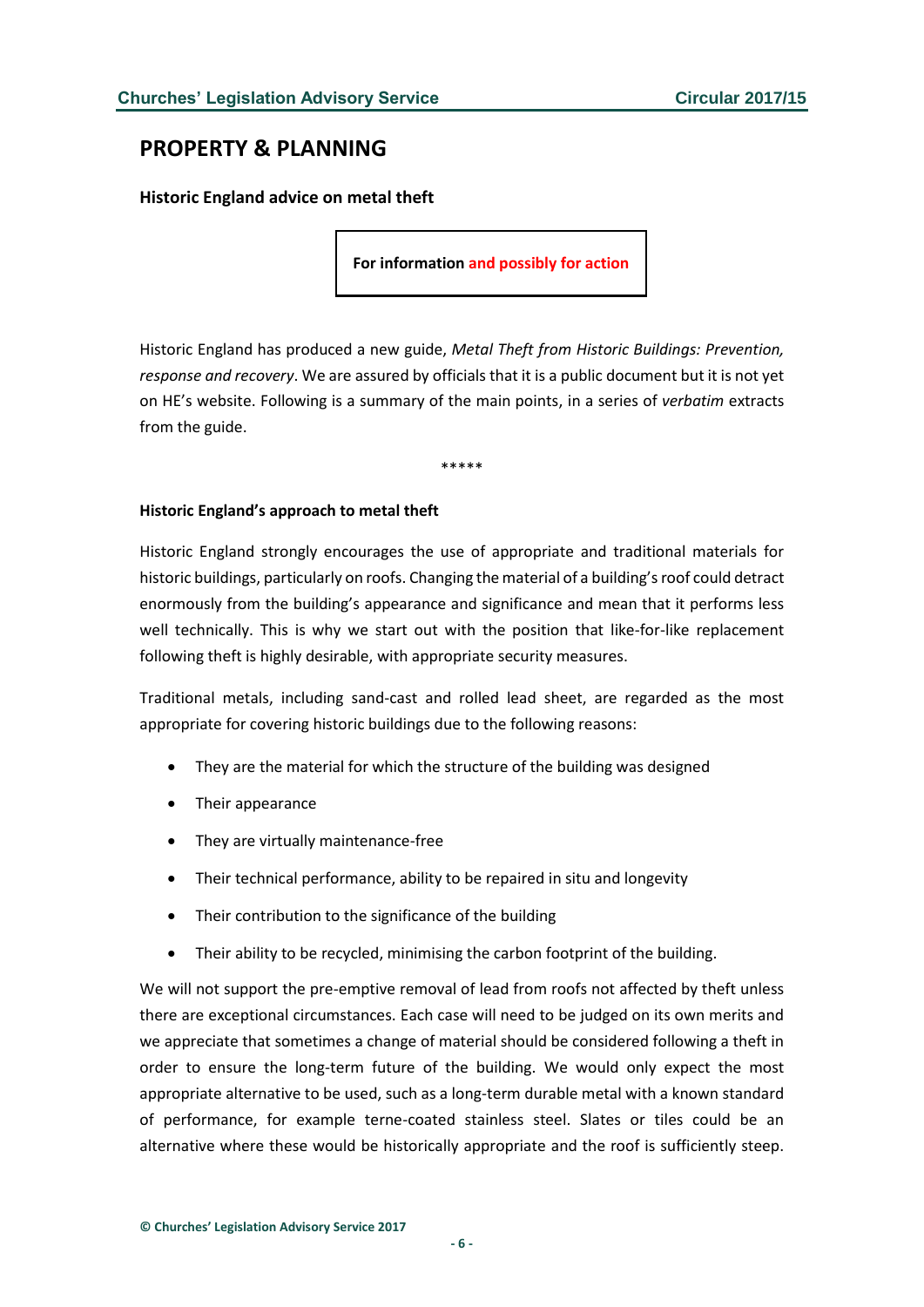Any harm done to the significance of the historic building would need to be outweighed by the benefits, including ensuring wind- and weather-tightness.

#### **Why Historic England considers traditional metal roofing to be important**

The roof of an historic building is always an important element in its design, structure and appearance. Such buildings are often among the oldest, largest or most prominent buildings in the area and its roof is likely to be a major feature in the local streetscape or landscape. The roof is also fundamental to protecting the structure of a building and the fixtures and fittings inside. All these elements are part of what makes it valuable within a particular place.

A traditional metal roof such as lead, copper, or zinc is likely to make an important contribution to the character and significance of an historic building, particularly where it is visible from ground level, or surrounding higher ground or buildings.

#### **Replacement following metal theft**

Historic England advises that traditional metal, such as a lead roof covering, should be retained wherever possible. Changing the material could detract enormously from the building's appearance and significance and mean that the building performs less well technically. This is why Historic England starts out with the position that like-for-like replacement following theft is highly desirable, with appropriate security measures.

Each case will need to be judged on its own merits and we recognise that in certain circumstances following theft like-for-like replacement would not be prudent. If we are persuaded that the risk of further theft is too high we will support appropriate alternative materials. We would only expect the most appropriate alternative to be used, such as a longterm durable metal with a known standard of performance, for example terne-coated stainless steel or zinc. Slates or tiles could be an alternative where these would be historically appropriate and the roof is sufficiently steep. Any harm done to the significance of the historic building would need to be outweighed by the benefits, including ensuring wind and water tightness. Where a permanent replacement cannot be organised quickly, a short term covering of roofing felt might be appropriate.

#### **Getting permission and advice**

If your building is Listed or in a Conservation Area, you need to ensure you get any necessary permissions and do not damage the building while trying to protect it. If your building is listed and you wish to use a different material to the one that was stolen, you will need to get Listed Building Consent (or denominational equivalent) and find out if you also need planning permission from your local planning authority.

Places of worship under Ecclesiastical Exemption (i.e. Church of England, Roman Catholic Church, Methodist Church, Baptist Union and United Reformed Church) have denominational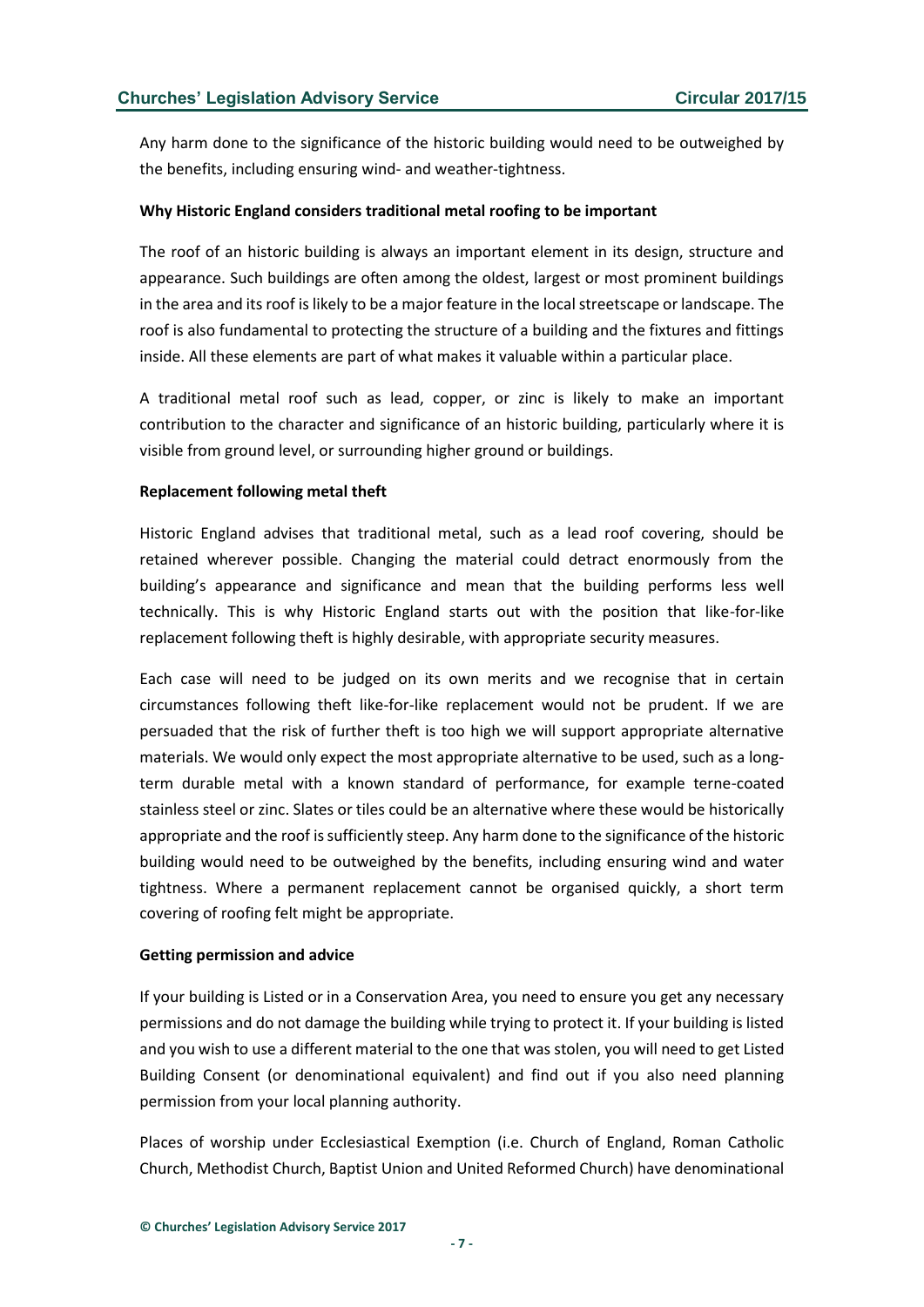consent systems that are equivalent to local authority Listed Building Consent. *Even if the building is a place of worship under Ecclesiastical Exemption you must still consult the local authority to see if planning permission is required for a change of roof covering* [emphasi*s* added].

Before making decisions about replacing stolen metal, seek advice from an accredited conservation architect or building surveyor with conservation expertise as well as from the local authority or the relevant ecclesiastical advisory body.

#### **Recovering the roof**

We encourage those who care for historic buildings to take the long view when deciding which materials to use. We understand that sometimes a short-term covering will be permitted for a limited time after metal theft whilst a permanent roof covering is being identified or funds are being raised.

#### **Permanent replacement**

Replacing a traditional metal roof covering with another metal roof covering will usually have less of an impact on the appearance, character and significance of a historic building than synthetic non-metal materials.

Most roofs intended to be covered by lead have a shallow pitch and are not suitable for tiles or slates. Tiles or slates may also not be appropriate where a roof has a slightly steeper pitch but was designed for lead. In some cases where a roof is steep enough and was designed for slate or tiles they are likely to be a suitable alternative.

In some parts of the country where there are traditional local materials these may be longterm options. In all cases it is strongly recommended that alternative roof coverings must be long lasting and give reliable service and be relatively maintenance-free.

As well as looking attractive and contributing to the character and significance of an historic building, traditional metals perform very well, particularly where the historic roof structure was designed for them.

[Source: Historic England e-mail, 14 June]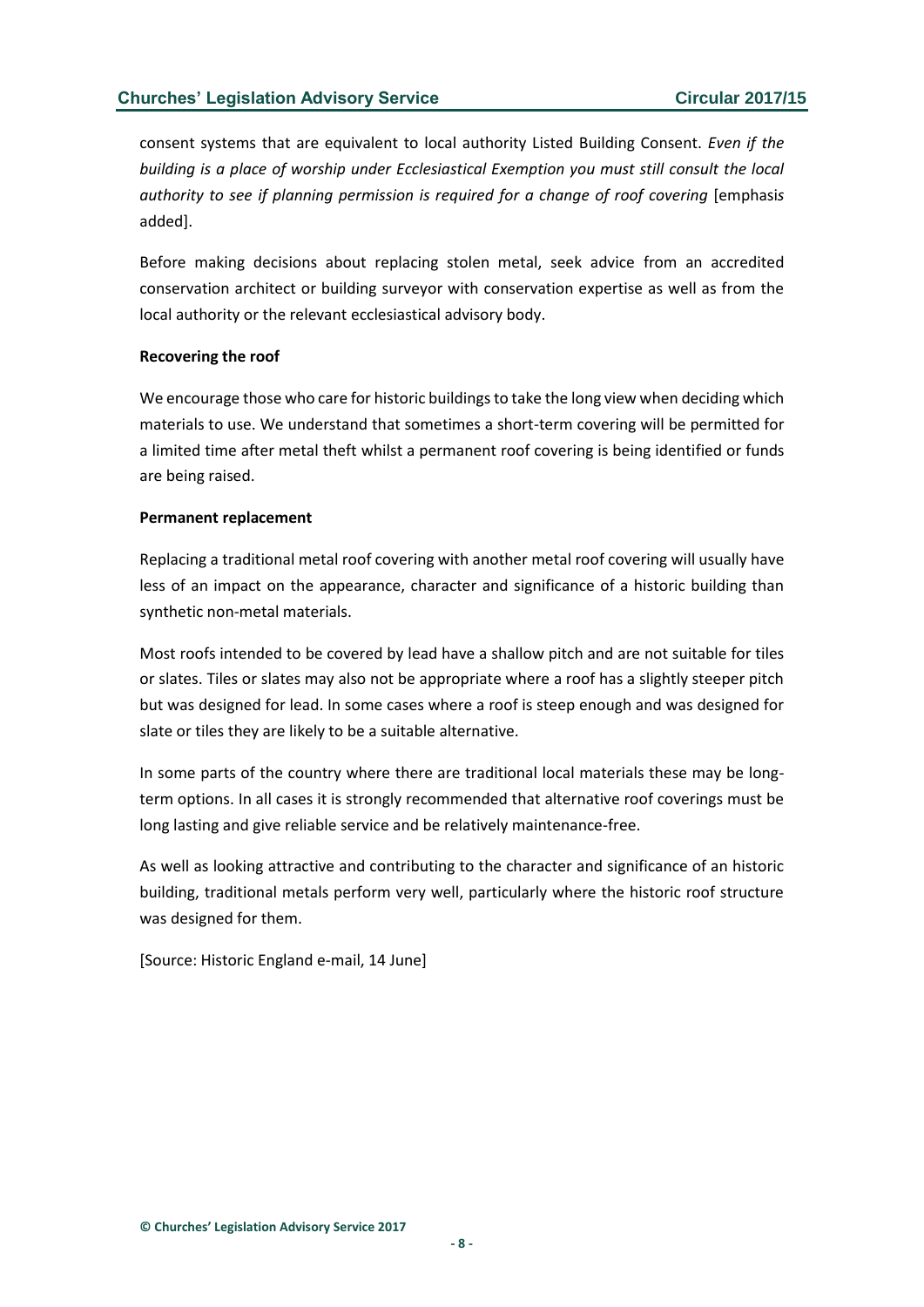<span id="page-8-0"></span>**Safety and security in church buildings**

**For information and possibly for action**

The Church of England has put up a new webpage, *[Safety and security in church buildings](https://www.churchofengland.org/about-us/our-buildings/safety-and-security-in-church-buildings.aspx)*. It is mainly a list of publicly available resources to help prevent and minimise the impact of attacks or hate crimes and is relevant to church buildings generally, not just to C of E ones.

- **[Run, Hide, Tell](https://www.gov.uk/government/publications/stay-safe-film)**: information about what to do in the event of an incident: resources include a leaflet and an information film.
- **[CitizenAID:](http://citizenaid.org/)** resources for the general public to be prepared in the event of an attack: particularly focused on how to react following an incident in order to protect yourself and help save lives of others affected.
- **[Action Counters Terrorism:](https://www.gov.uk/government/news/action-counters-terrorism)** the campaign, 'Make nothing happen', focuses on the critical role the public can play in defeating terrorism.
- **[National Counter Terrorism Security Office \(NaCTSO\)](https://www.gov.uk/government/organisations/national-counter-terrorism-security-office)**: the latest guidance includes a section (page 19) on places of worship. The introduction says: 'This guide is intended to give protective security advice to those who are responsible for security in places of worship. It is aimed at those places where there may be a risk of a terrorist attack either because of the nature of the place of worship or the number of people who congregate in it. The guide seeks to reduce the risk of a terrorist attack and limit the impact an attack might cause.'
- **[Centre for the Protection of National Infrastructure](https://www.cpni.gov.uk/system/files/documents/b4/00/attack-london-bridge-june-2017-website.pdf)**: the Centre provides resources, guidance and expert advice to help protect and keep businesses secure from external threats: its latest guidance note was published following the London Bridge and Borough Market attack.
- **CSSC - [helping businesses to remain safe](http://www.vocal.co.uk/cssc/)**: the Cross-sector Safety & Security Communications (CSSC) hub is a partnership between law enforcement agencies, local and national government organisations and private sector businesses which aims to help businesses remain safe and secure by providing information that will assist them to develop robust resilience and emergency preparedness plans. Currently operational in London, Scotland and the Eastern Region, it is set to expand across the UK in the future.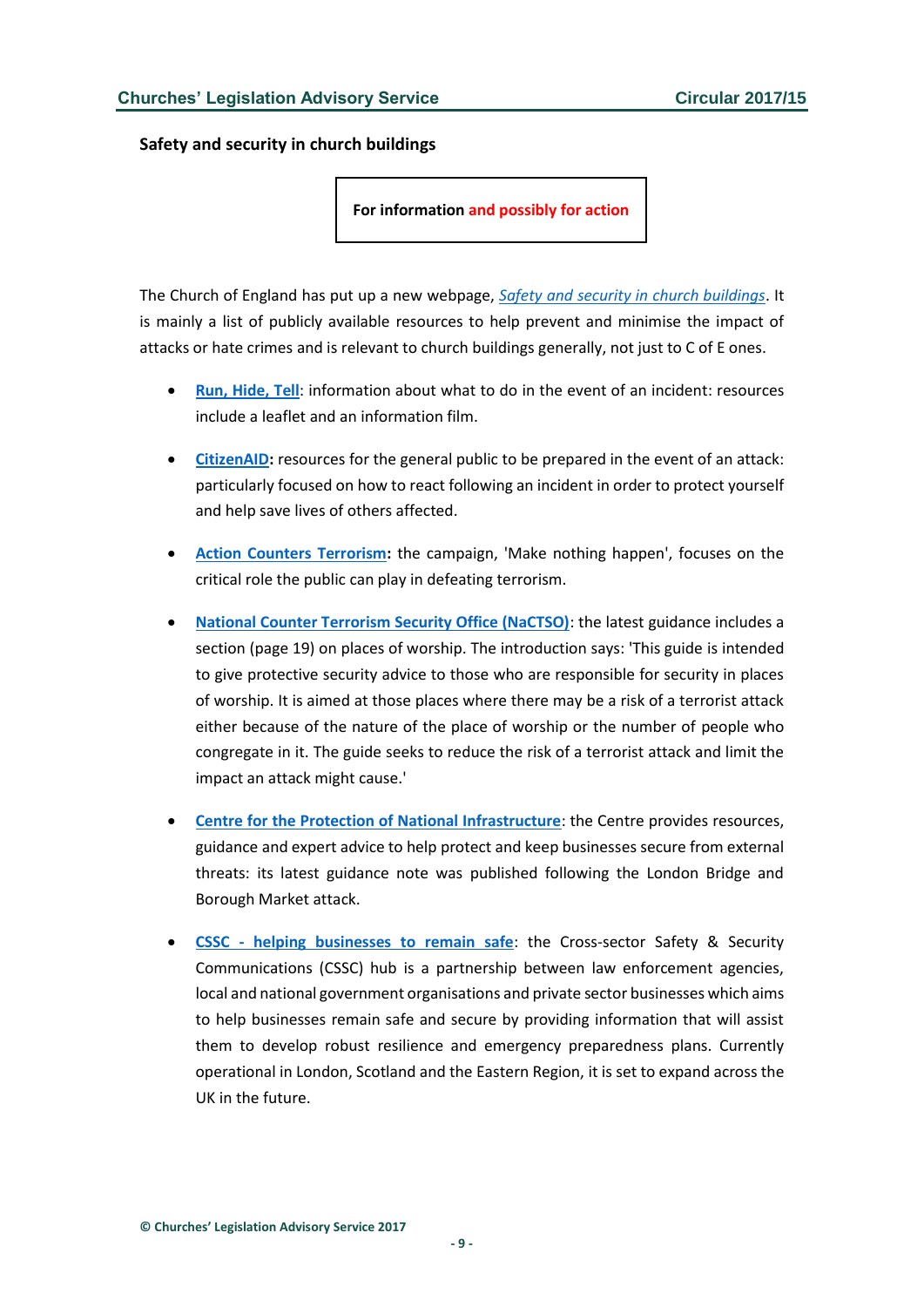The website suggests that, in addition to public campaigns, church officers may wish to reach out to their local Police and regional counter terrorism units. Since the 7/7 attacks the UK has put in place a national counter terrorism network with 10 regional units with dedicated resources. NaCTSO is keen for places of worship to engage with the dedicated Counter Terrorism Security Advisor (CTSA) in their police force area, who can provide tailored guidance and advice, for instance when large events are planned. This is likely to be most relevant to sizeable churches and cathedrals. Contact details for CTSAs ar[e here.](https://www.gov.uk/government/publications/counter-terrorism-support-for-businesses-and-communities/working-with-counter-terrorism-security-advisers#contact-your-ctsa)

[Source: Church of England, 13 June]